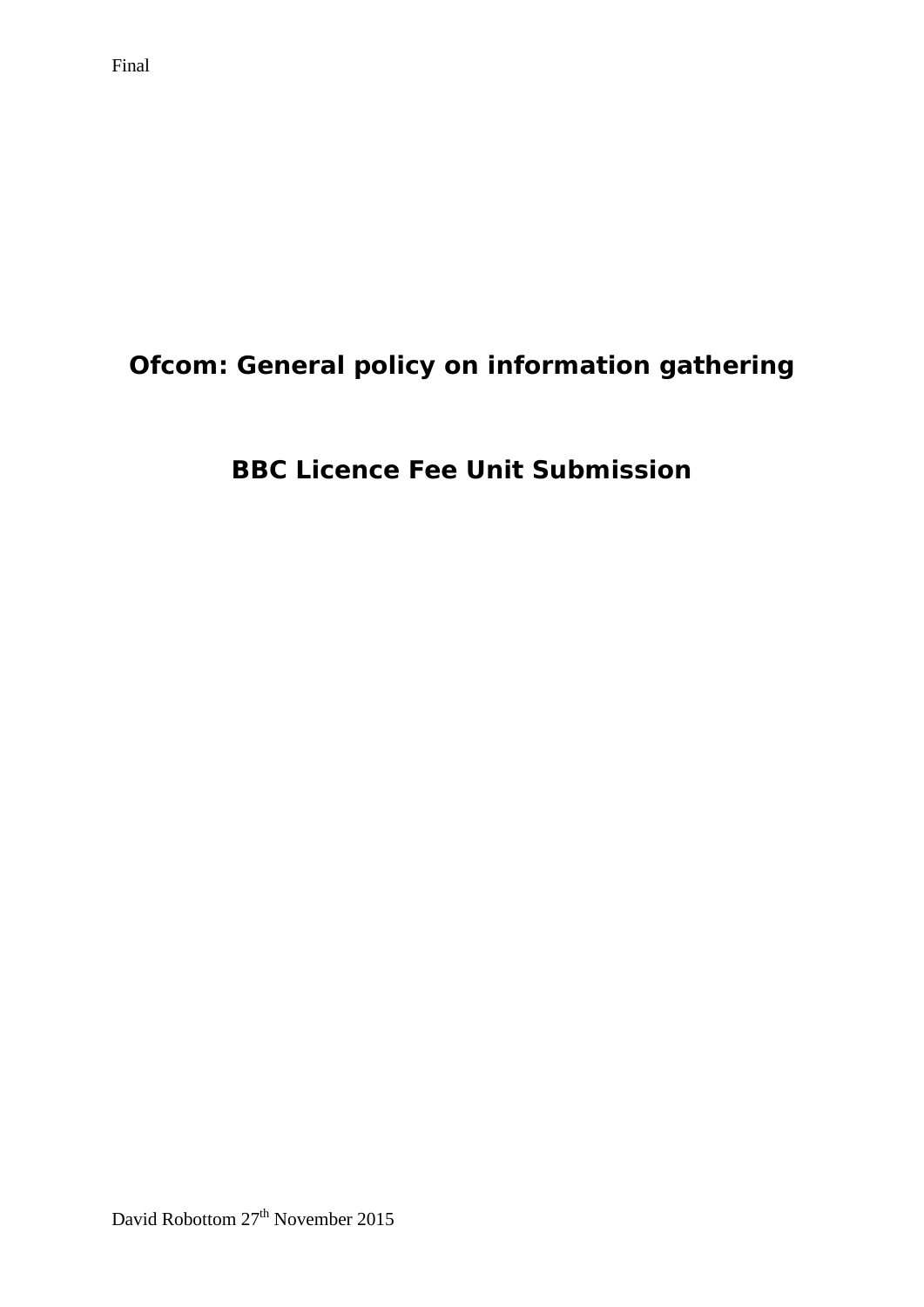### **1.1 Executive Summary**

- We agree with the general policy on information gathering as proposed by Ofcom.
- It may be pertinent and transparent to briefly describe the appropriate circumstances where Ofcom would deviate from this policy.
- It is vital that Ofcom's regulatory decisions are based on a strong evidence base.
- The needs of consumers and citizens must override the need of stakeholders' privacy in not disclosing information.
- Ofcom may want to consider the publication of the information they hold, to ensure transparency and to ensure key stakeholders have confidence in Ofcom's regulatory analysis, investigation and decisions.
- Ofcom may have to balance the need of proportionality against the needs of the regulatory investigation and subsequent decision making.
- Ofcom should also consider a limited consultation on the requests to ensure they have best practice embedded early in the process so saving time and resource.
- The nature of the information request and deadlines should be agreed at the draft information request stage between the stakeholder and Ofcom.
- Where Ofcom needs to use the information gathered for a different purpose, Ofcom should consider issuing a new draft information request.
- Ofcom must be encouraged to engage with stakeholders on the change of purpose to ensure stakeholder trust and confidence in the regulatory process.

### **2.1 Introduction**

**2.1.1** The BBC Licence Fee Unit welcomes the opportunity to submit evidence to the consultation, Ofcom: General policy on information gathering.

**2.1.2** The BBC contracts with a number of companies to administer the television licensing system (together with the BBC Licence Fee Unit Management Team these companies are known publicly as TV Licensing). The BBC Licence Fee Unit sits within the BBC Finance and Business Division, and ultimately reports to the BBC Executive Board. The BBC is governed by the BBC Trust which represents the interests of licence fee payers and approves the overall strategy.

**2.1.3** TV Licensing inform people of the need to buy a TV licence. TV Licensing send licence renewal letters and process queries, applications and payments. TV Licensing also maintain a database of licensed and unlicensed addresses in the UK and use this data to identify and visit people who are believed to be using a TV receiver without a valid licence.

**2.1.4** The BBC Licence Fee Unit uses the UK postal system: Access and Royal Mail Retail, to communicate with consumers. The BBC Licence Fee Unit mails approximately 55m communications each year. This mail is classified as transactional mail.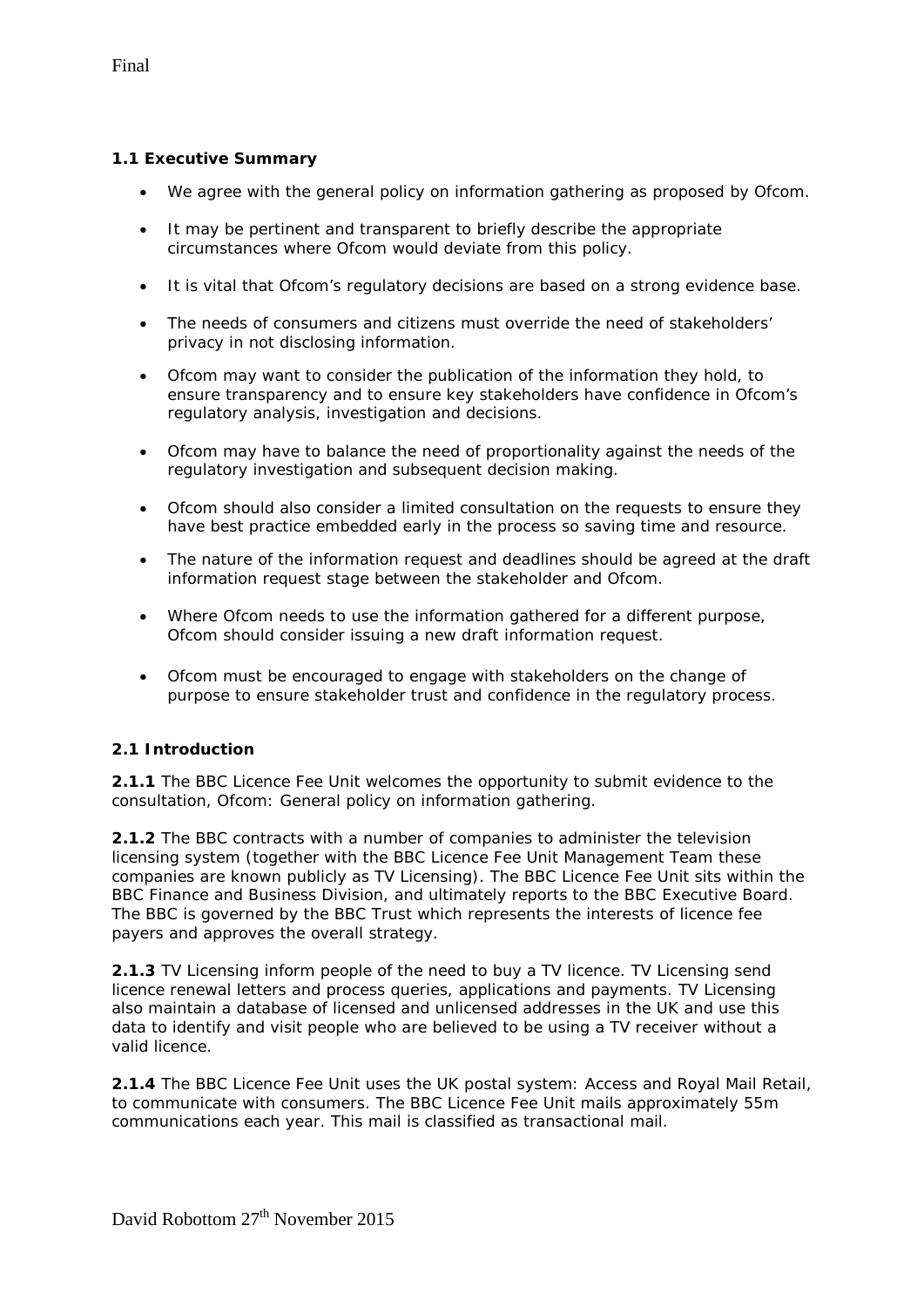**3.1 Ofcom's specific question – BBC Licence Fee Unit response**

*Question 1: Respondents are invited to comment on Ofcom's proposed general policy on the use of statutory information gathering powers.* 

**We have the following comments to make on Ofcom's proposed general policy on the use of statutory information gathering powers. We have addressed our comments to each of the numbered policy points laid out in the consultation document but solely in relation to postal services (reference Postal Services Act 2011)**

*1. This is Ofcom's statement of general policy on information gathering for the purposes of the Communications Act 2003 (the "2003 Act"), Wireless Telegraphy Act 2006 (the "2006 Act"), and Postal Services Act 2011 (the "2011 Act"). Ofcom will have regard to it in using statutory information gathering powers. However, Ofcom reserves the right to deviate from this policy in appropriate circumstances. Where we do so, we will generally explain our reasons.*

We agree with the above policy changes. It may be pertinent and transparent to briefly describe the appropriate circumstances where Ofcom would deviate from this policy. Such an approach would ensure stakeholders would support Ofcom's policy.

*2. In order to exercise our functions under the 2003, 2006 and 2011 Acts in a way that is effective, evidenced-based and also proportionate, we need to ensure that our regulatory decisions are founded on a robust evidence base. Our experience is that the information held by stakeholders is often fundamental to a proper appreciation of the factual, economic and legal context within which we exercise our regulatory functions.* 

We agree with the above policy changes. It is vital that Ofcom's regulatory decisions are based on a strong evidence base. The repository for all this information sits within key stakeholders.

*3. In that context, the statutory information gathering powers conferred on Ofcom by Parliament are the principal tool by which we can obtain information from stakeholders in support of our functions. These powers enable us to address the information asymmetry that may exist between Ofcom and operators in the sectors we regulate and to discover, obtain and use that information to take the best possible decisions. The powers also allow us to compel the provision of certain information that stakeholders might not otherwise wish to provide, for instance when considering the case for regulation in the interests of citizens and consumers or when enforcing regulatory obligations.* 

We agree with the above policy changes. The statutory information gathering powers are fundamental to effective regulation by Ofcom of the postal sector. The needs of consumers and citizens must override the need of stakeholders' privacy in not disclosing information.

*4. In the course of our regulatory activities we have had recourse to our statutory information gathering powers frequently and we expect that we will continue to do so. Ofcom holds a significant amount of in-house information and collects a wide range of data on various aspects of the industry. Wherever possible, Ofcom will draw from existing information sources to avoid unnecessary duplication of effort and to minimise the*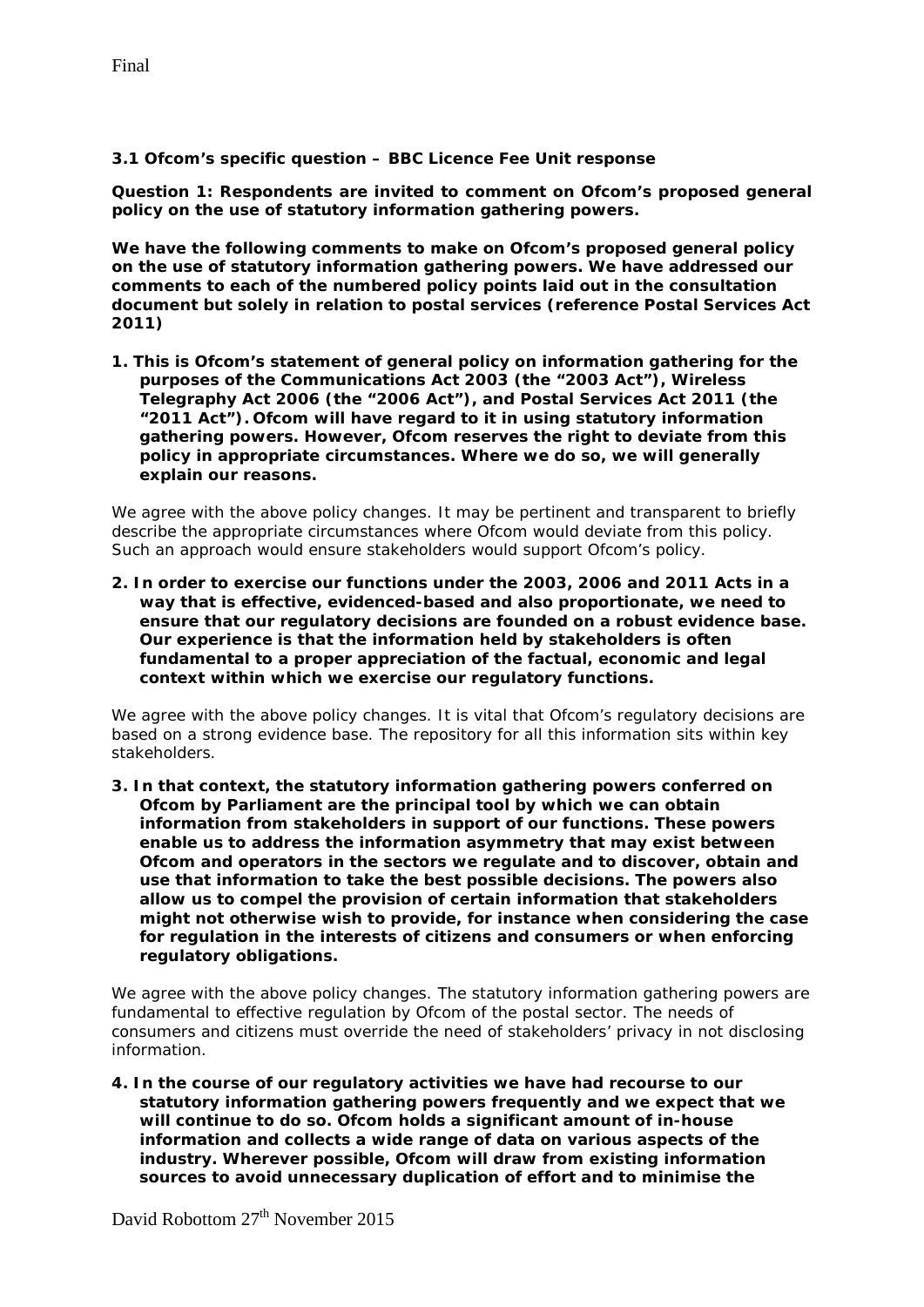#### *burden placed on those from whom information is requested. However, despite this comprehensive evidence base there will remain specific areas where it is necessary to collect additional information.*

We agree with the above policy changes. Ofcom may want to consider the publication of the information they hold, to ensure transparency and to ensure key stakeholders have confidence in Ofcom's regulatory analysis, investigation and decisions. Where such publication may cause embarrassment or have competitive implications, Ofcom could summarise the information held.

*5. Statutory demands for information made by Ofcom must be proportionate and must describe the information required and state the reasons why it is required. Statutory information requests must be set out in a notice and be served on the person from whom the information is requested. We will issue information requests with a letter setting out this information together with information that may be useful to stakeholders, e.g. a link to the statutory*  framework. Unless we have agreed other arrangements with the recipient of *the request under section 395 of the 2003 Act, the statutory notice containing an information request will be issued in hard copy addressed to the Company Secretary and copied to the relevant regulatory personnel. We will also ordinarily send a copy by email where such details are available to us.*

We agree with the above policy changes. Ofcom should also consider stating in the information request the importance of the information requested. In addition Ofcom may have to balance the need of proportionality against the needs of the regulatory investigation and subsequent decision making. The process of communication re the information request should include e-mail communication to speed up the process and give the information provider early warning of the information request.

*6. Where our regulatory activities are dependent on information held by stakeholders, we will, as a general rule, seek to obtain that information using our statutory information gathering powers. Particularly when we are exercising enforcement and dispute resolution functions we are likely to issue information requests without engaging informally with the recipient first.* 

We agree with the above policy changes. Although the exercise of using statutory information gathering powers and issue of information requests without engagement is completely understandable in the context of enforcement and dispute resolution, it is hoped that Ofcom would have sufficient engagement with key stakeholders to ensure there was an element of engagement and cooperation prior to the issue of an information request.

*7. Beyond our enforcement and dispute resolution functions, we are responsible in a number of contexts for reviewing markets and considering the necessity of regulatory actions – for instance, in conducting market reviews under the 2003 Act, in exercising our spectrum management functions under the 2006 Act, or in considering how to carry out our functions in a manner that will secure the provision of a universal postal service under the 2011 Act. In exercising those types of functions, we often benefit from the provision of information from stakeholders on a voluntary basis and from a constructive dialogue in relation to a range of issues. We welcome that engagement from stakeholders in what are often complex, technical matters and want it to continue in future. In order to ensure that our evidence base is robust, complete and non-biased we will, however, generally seek to obtain all necessary information using our statutory powers. Where information that is potentially material to our decision* 

David Robottom 27<sup>th</sup> November 2015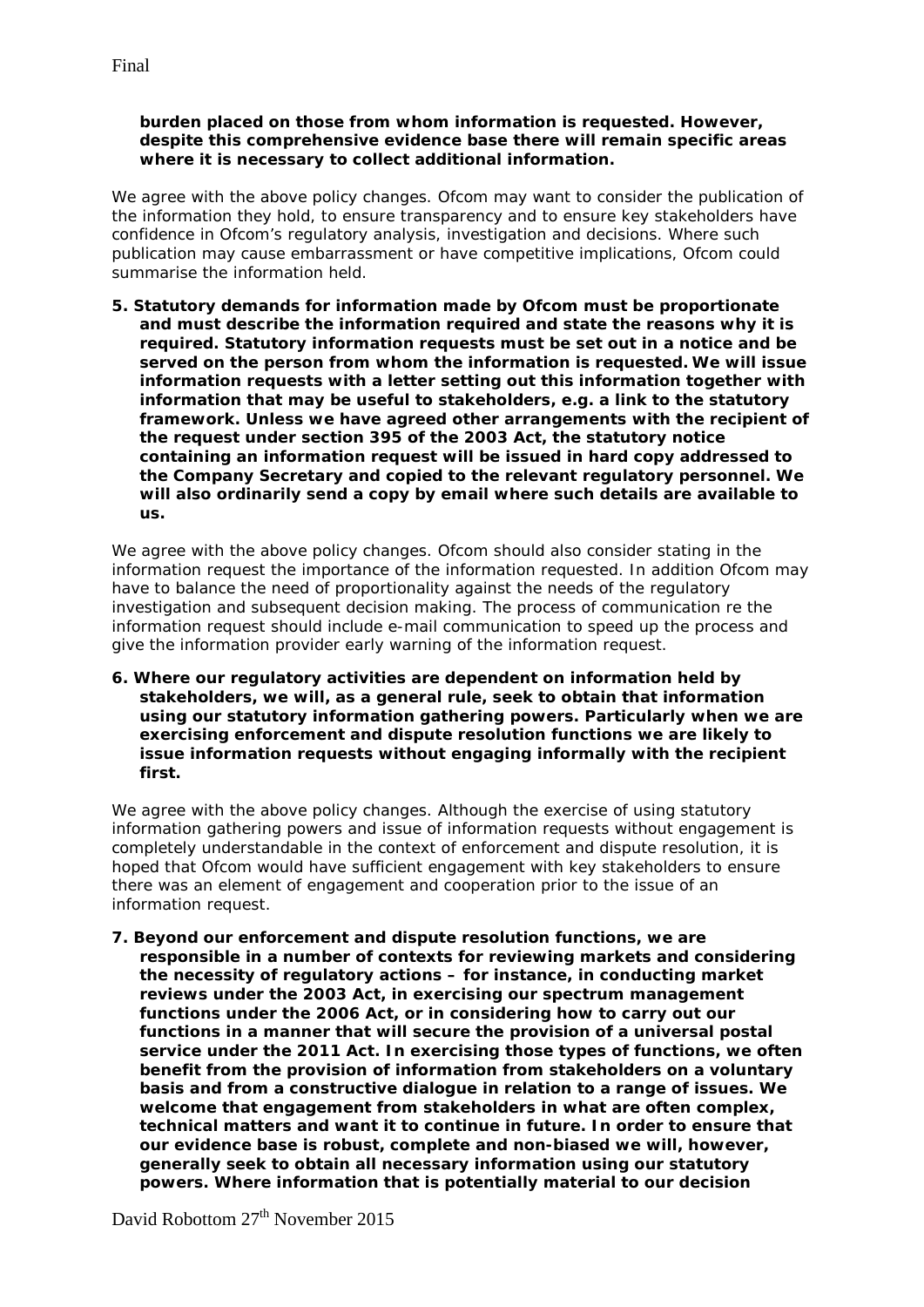*making has already been provided on a voluntary basis, we will generally use our statutory powers to confirm the completeness and accuracy of that information. Further, where we have been told that such information is not available, we will generally use our statutory powers to obtain formal confirmation of this.* 

We agree with the above policy changes. Accessing and obtaining information for market reviews and potential regulatory action is fundamental and its good practice to ensure its provision. The use of statutory powers may not be required in some cases, due to the ongoing engagement with key stakeholders by Ofcom. The accessing of information which is not available should utilise the full statutory powers, particularly where Ofcom are told the information is not available as the stakeholder does not want to reveal the information.

*8. In appropriate circumstances Ofcom may first issue an information request asking for details of what information is held on a particular topic and in what form (e.g. whether it is held on particular databases). Having reviewed the response to that request, and discussed it as necessary with the relevant stakeholder, Ofcom may then subsequently issue further targeted statutory information requests to obtain the specific information required. This approach may be of particular use where Ofcom needs to understand what information is held by a stakeholder and in what form before investigating a matter further. It is likely to be of particular use, for example, at the outset of a market review (or similar exercise) when it is important to understand exactly what information might be available to aid the analysis.* 

We agree with the above policy changes. The use of targeted information requests should be encouraged as in many cases the information can be found quicker with reduced impact on the stakeholder and Ofcom. By the same token Ofcom should consider disclosure of the information they hold, to ensure transparency and trust in the regulatory process (see response to point 4.).

*9. Ofcom will assess on a case-by-case basis whether it is appropriate to send a statutory information request in draft form to the person holding the relevant information. Our starting presumption will be that we will not issue the request in draft form unless there is a clear benefit from doing so. We would expect to contact the stakeholder concerned by telephone or email to advise them to expect the request. However, there are likely to be cases where Ofcom would benefit from issuing a request in draft form in order to ensure that the request is appropriately worded and sufficiently clear for the recipient to respond within the period set for a response.* 

We agree with the above policy changes. The issuance of draft statutory information requests will speed up the process of information gathering, ensure clarity for the stakeholder and greater transparency in the information gathering and regulatory process.

*10. Where Ofcom issues an information request in draft, we will generally offer three working days for comment, in particular on the practicality of providing the information in the proposed timescales. In appropriate cases Ofcom would expect to discuss the draft information request with the stakeholder concerned to ensure that request is sufficiently clear and appropriately targeted. Following receipt of comments Ofcom will then confirm or amend the information request.* 

We agree with the above policy changes. On the issuance of draft statutory information requests Ofcom should consider an ongoing dialogue with all stakeholders who receive

David Robottom 27<sup>th</sup> November 2015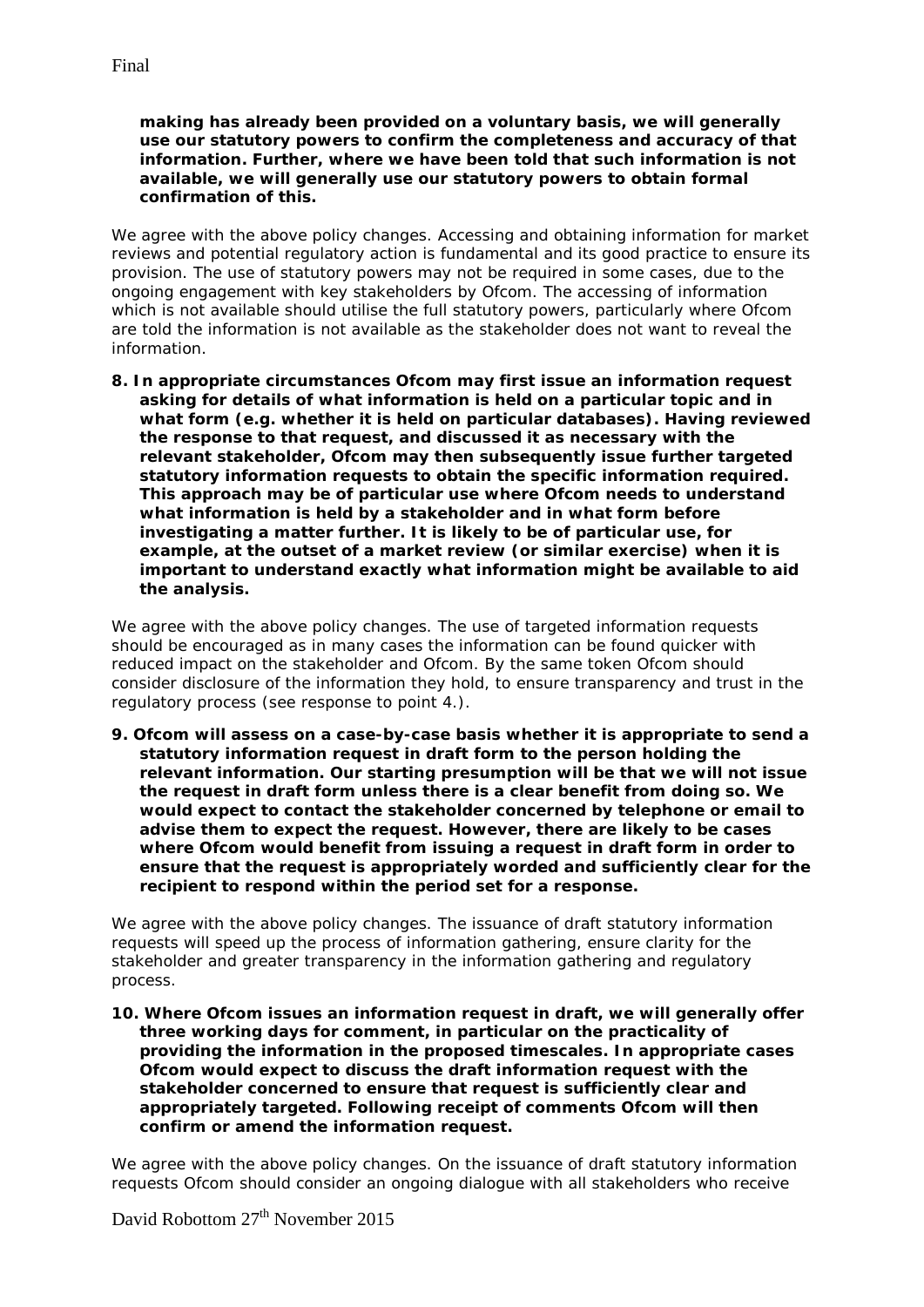requests. In addition, the issuance of draft information requests should build experience and best practice in the structure of the requests. Ofcom should also consider a limited consultation on the requests to ensure they have best practice embedded early in the process so saving time and resource.

#### *11. Given the tight timescales within which we are required to reach a determination under our dispute resolution functions, we may set compressed deadlines for the provision of information under section 191 of the 2003 and will not normally issue information requests in draft form.*

We agree with the above policy changes. The nature of dispute resolution requires a reduced timetable to obtain the information. Ofcom should consider limited consultation to get the right structure of form in place to remove ambiguities and maximise transparency.

*12. Ofcom expects stakeholders to comply with the deadlines set in information requests. Ofcom will not normally agree to an extension of deadlines unless there are good reasons for doing so. In the event that there is an issue with a particular information request, however, this may be raised in writing, giving reasons, and where a change is justified the request may exceptionally be amended formally. Concerns should be raised with Ofcom sufficiently in advance of the deadline for responding.* 

We agree with the above policy changes. The nature of the information request and deadlines should be agreed at the draft information request stage between the stakeholder and Ofcom.

#### *Question 2: Respondents are invited to comment on Ofcom's proposed use of the information that it will gather using its statutory powers.*

**We have the following comments to make on Ofcom's proposed use of the information that it will gather using its statutory powers. We have addressed our comments to each of the numbered policy points laid out in the consultation document but solely in relation to postal services (reference Postal Services Act 2011)**

*13. The uses to which Ofcom will put information under the relevant provisions of the 2003, 2006 and 2011 Acts follow from the purpose or purposes for which that information was obtained. As noted above, Ofcom's reasons for requiring the information requested must be explained in any statutory demand for information under those Acts.*

We agree with the above policy changes. The nature of the information request and deadlines should be agreed at the draft information request stage between the stakeholder and Ofcom. That use can be discussed and agreed between the stakeholder and Ofcom at the draft stage. This ensures transparency and trust in the information and regulatory process.

*14. Where Ofcom has obtained information for a specified purpose and wishes*  to use that information for a different purpose, it will generally first notify *the party who provided the information, explaining why it needs to use the information for the different purpose. Where the party who provided the information objects to use of the information for the different purpose, Ofcom will then normally use its statutory information gathering powers to require that the information be provided for the new purpose. There may, rarely, be circumstances where this is not possible, for example because of statutory timing constraints or because of the risk of prejudicing an ongoing investigation.*

David Robottom 27<sup>th</sup> November 2015